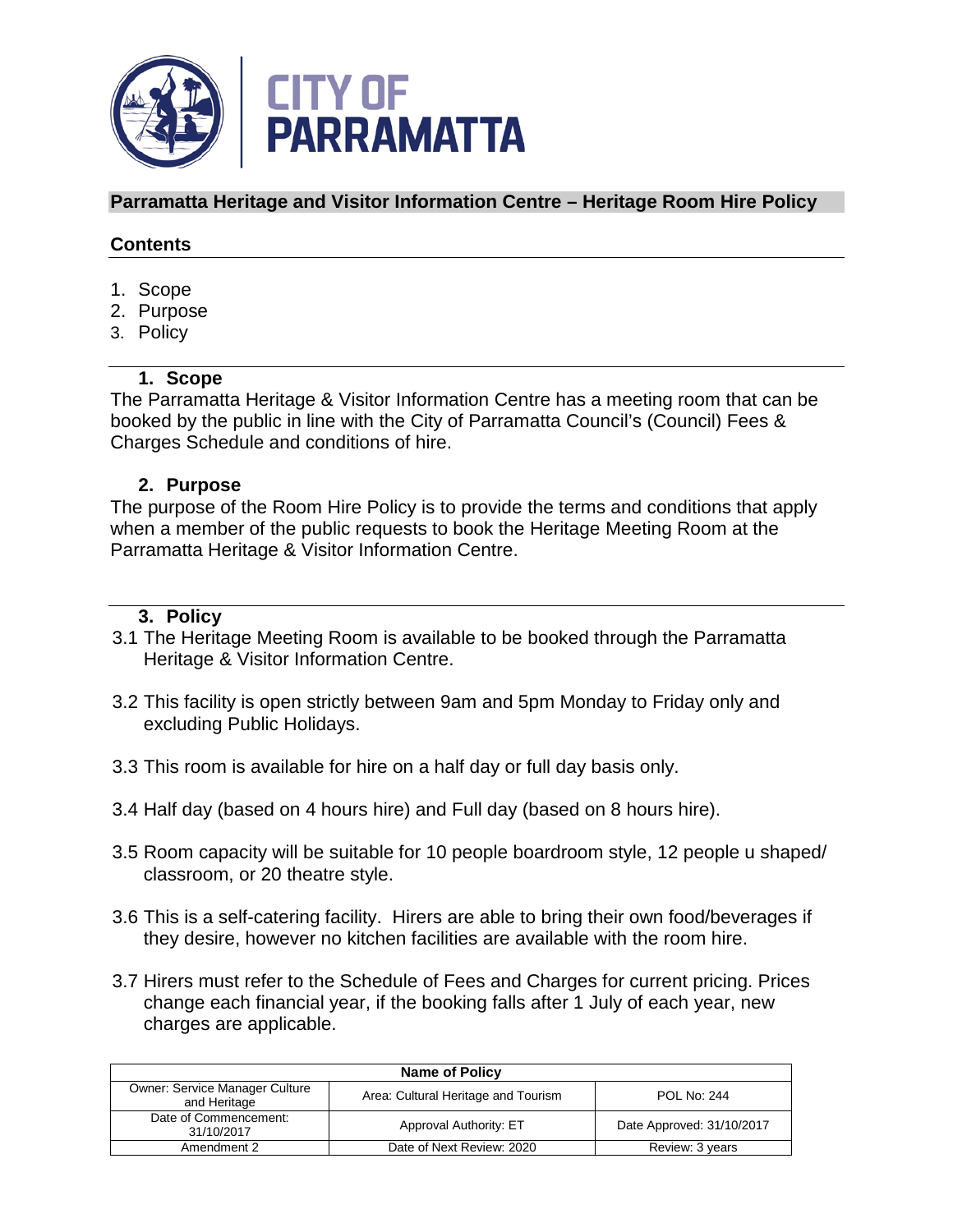

# **3.8 Hire terms and Conditions**

# **Group Classification:**

# **Community Groups**

For a group to receive *Community Rates* they must be:

- 1) A non-profit making community organisation. This organisation should on request present its constitution which should indicate –
	- a) That the office bearers are elected at an annual general meeting. This meeting should be open to all members of the public.
	- b) Reflect that the organisation is established to meet the cultural, social or recreational benefit of the community.
- 2) A school
- 3) A Church
- 4) A registered charitable organisation

# **Any group that cannot satisfy the above criteria will be charged** *Commercial Rates.*

All hirers must be 18 years of age or over.

## **Refused or Cancelled Bookings**

Council expressly reserves the right to refuse to accept a Booking.

Council may cancel any booking with one month's notice. If deemed necessary Council may effect an immediate cancellation of any booking.

Council reserves the right to transfer any bookings if a facility is required for a public or Council function. The Council will not be liable for any loss or damage in consequence of the exercising of this right.

In these circumstances, Council may refund any portion of fees already paid if a refund is warranted.

## **Cancellation of Bookings**

All cancellations must be received in writing.

| <b>Name of Policy</b>                                 |                                     |                           |
|-------------------------------------------------------|-------------------------------------|---------------------------|
| <b>Owner: Service Manager Culture</b><br>and Heritage | Area: Cultural Heritage and Tourism | <b>POL No: 244</b>        |
| Date of Commencement:<br>31/10/2017                   | Approval Authority: ET              | Date Approved: 31/10/2017 |
| Amendment 2                                           | Date of Next Review: 2020           | Review: 3 years           |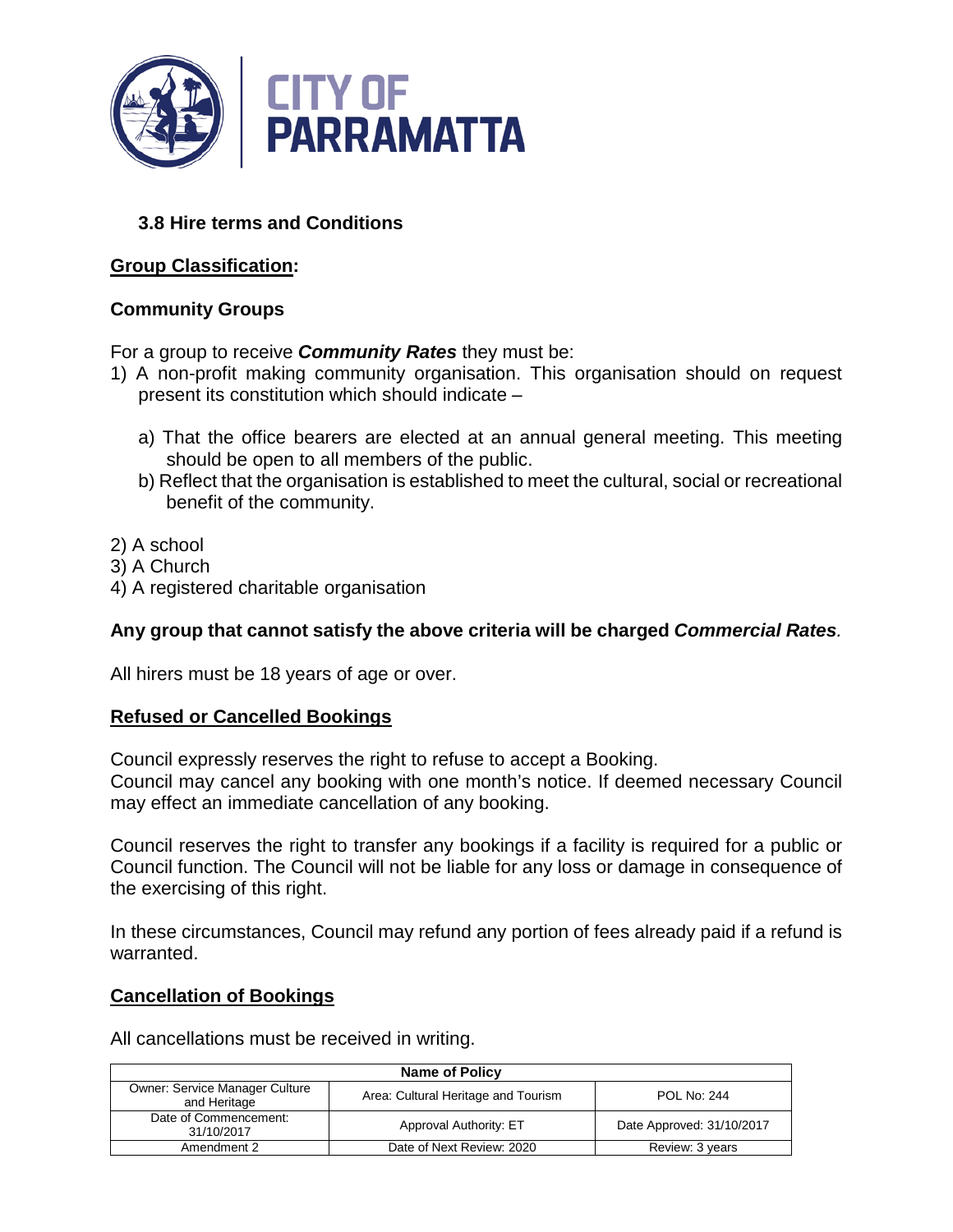

If less than seven (7) days' notice is given of a cancellation of a full session booking, 50% of the hiring fee will be retained.

If less than seven (7) days' notice is given of a cancellation of a partial session booking, the original booking times will be fully charged for.

## **Access to the Centre**

Normal opening hours of the centre are 9am to 5pm weekdays excluding public holidays.

Set up and pack up is the responsibility of the hirer and must be included as part of the booked period and to ensure access by the hirer or the hirer's attendants at the required time.

Persons arriving prior to the booked time may be refused access to the Centre and its facilities until the booked period and / or arrival of the hirer, hirer's attendant or the appropriate council staff.

#### **Vacation of Premises**

The hirer will be responsible for ensuring that the Centre is vacated by the scheduled time. If the Centre is not vacated by the scheduled time, a surcharge will apply. The hirer will be charged twice the normal booking fee.

The hirer will be responsible for the behaviour and the quiet entrance and departure of guests from the Centre.

## **Conduct**

The hirer is responsible for the conduct of each and every person in attendance at function / meeting and for the maintenance and preservation of goodwill generally. Should it become necessary for the hirer to leave the facility during the function / meeting he or she must nominate a responsible person to act on his or her behalf.

Children must be supervised at all times by responsible adults at the appropriate adult to child ratio.

Council will not permit or suffer anything to be done in the Centre, or its vicinity that is disorderly or offensive or contravenes Council's codes or policies.

## **Liability for Personal Injury and/or Damage to Property**

| <b>Name of Policy</b>                                 |                                     |                           |
|-------------------------------------------------------|-------------------------------------|---------------------------|
| <b>Owner: Service Manager Culture</b><br>and Heritage | Area: Cultural Heritage and Tourism | <b>POL No: 244</b>        |
| Date of Commencement:<br>31/10/2017                   | Approval Authority: ET              | Date Approved: 31/10/2017 |
| Amendment 2                                           | Date of Next Review: 2020           | Review: 3 years           |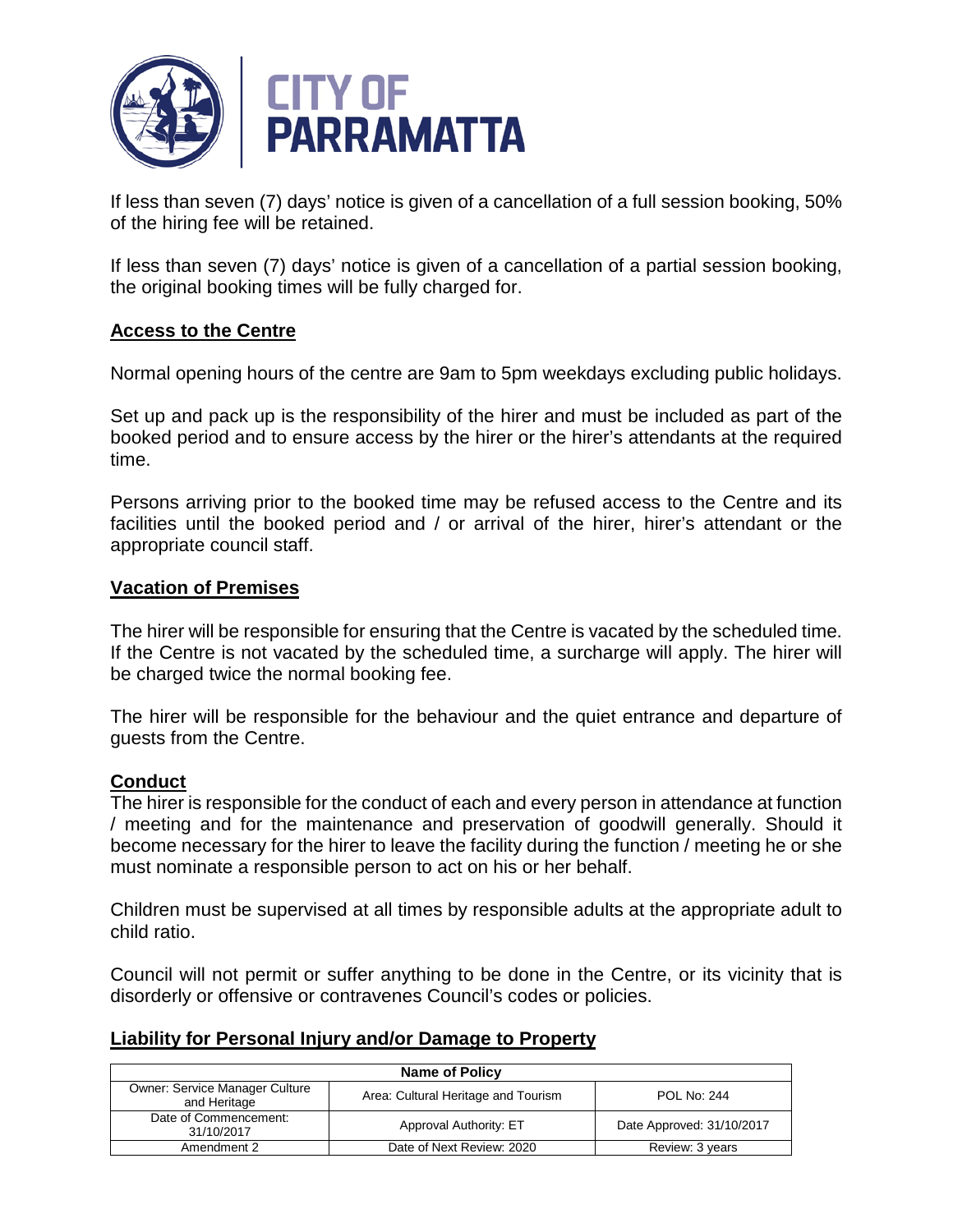

The hirer will indemnify Council for all loss of, or damage to property of Council. The hirer will also indemnify Council from and against any claim, demand, action, suit or proceedings that may be made or brought against the Council or its employees in respect of personal injury, or death of any person or loss of or damage to property whatsoever arising out of, or as a consequence of, the hirer's use of the premises.

## **Insurance**

All sales, exhibitions, public meetings and any other activity deemed necessary will be required to hold a public liability insurance policy for not less than \$10 million. This policy must be shown prior to the function. Failure to provide evidence of adequate coverage may result in the cancellation of the booking.

## **Smoking**

Smoking is not permitted within the Parramatta Heritage & Visitor Information Centre or in the undercover area at the building entrance.

# **Advertising Functions**

The hirer or promoter shall not advertise any function within the City of Parramatta Council local government area in a manner that contravenes Council's sign code.

No banners or signage is to be placed on the building. Permission to place any internal signage must be sought in advance of the function.

## **Decorations**

The erection of streamers, flags, bunting or other decorations, or the erection or placing of structures in the Centre may only be carried out with the approval and under the supervision of the Council.

Candles or any open flames will not be permitted within the Centre.

The hirer must remove all decorations or structures. The hirer will be responsible for any costs associated with any damage to Council property caused by the placement or removal of decoration.

## **Condition of the Facility**

| <b>Name of Policy</b>                          |                                     |                           |
|------------------------------------------------|-------------------------------------|---------------------------|
| Owner: Service Manager Culture<br>and Heritage | Area: Cultural Heritage and Tourism | <b>POL No: 244</b>        |
| Date of Commencement:<br>31/10/2017            | Approval Authority: ET              | Date Approved: 31/10/2017 |
| Amendment 2                                    | Date of Next Review: 2020           | Review: 3 years           |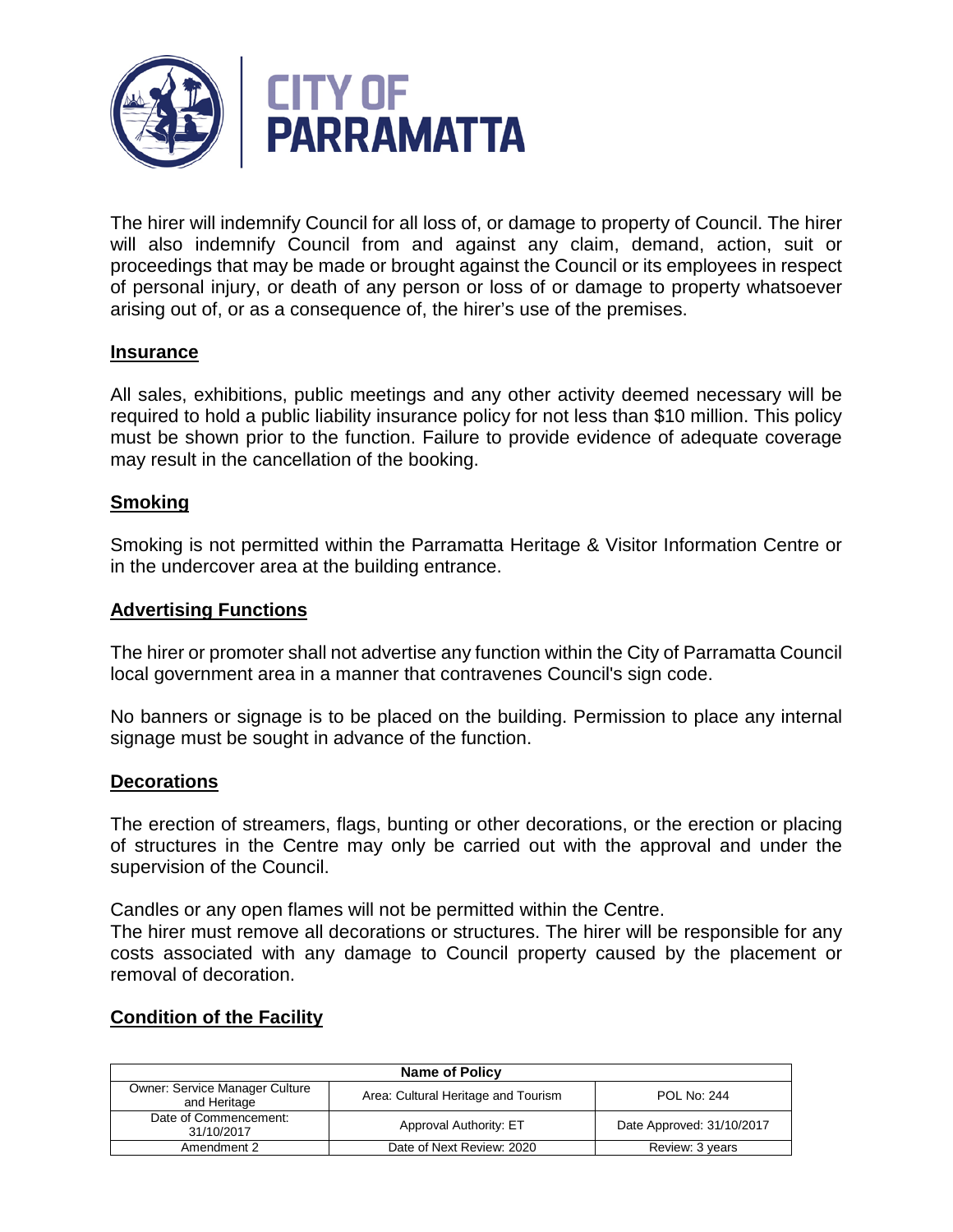

The hirer must leave the building in a clean condition and all goods and materials etc. brought in by the hirer must be removed from the premises no later than the end of the booking.

All furniture and equipment must be returned to its original location. The hirer will be responsible for the full cost of repair due to misuse of any Council equipment and fittings.

# **Removal of Garbage**

Removal of garbage is included in the hiring fee, provided garbage is left in the bins provided, or tied plastic bags ready for collection. No loose garbage or litter is to be left in the facility. Please flatten cartons for recycling.

## **Volatile / Inflammable Materials**

Bringing or using volatile/inflammable material of any type into or within the Centre is expressly prohibited. The use of Barbeques, candles or any other open flame object is prohibited.

# **Loss or Damage**

The hirer is responsible for the cost of making good any damage caused to buildings, floor, furniture or fittings arising out of, and in the course of, the function or meeting. Reasonable wear and tear accepted. Water marks or stain on the carpets or other floor coverings will result in partial or complete loss of security bond.

The Council is not responsible for the loss or damage to any property belonging to either the hirer or any person attending the function or meeting.

Any damage caused to Council property will be restored by the Council and the cost of such repairs or replacements will be charged to the hirer. The Council retains the right to determine the cost of any damage or cleaning required and to retain this amount from the security bond. The security bond less any deduction shall be refunded to the hirer within twenty-eight (28) days. Where damage exceeds the amount of the security deposit, the hirer will be charged the balance.

## **Direction from Council officers**

The hirer agrees to act in accordance with Council officers as directed.

| <b>Name of Policy</b>                          |                                     |                           |
|------------------------------------------------|-------------------------------------|---------------------------|
| Owner: Service Manager Culture<br>and Heritage | Area: Cultural Heritage and Tourism | <b>POL No: 244</b>        |
| Date of Commencement:<br>31/10/2017            | Approval Authority: ET              | Date Approved: 31/10/2017 |
| Amendment 2                                    | Date of Next Review: 2020           | Review: 3 years           |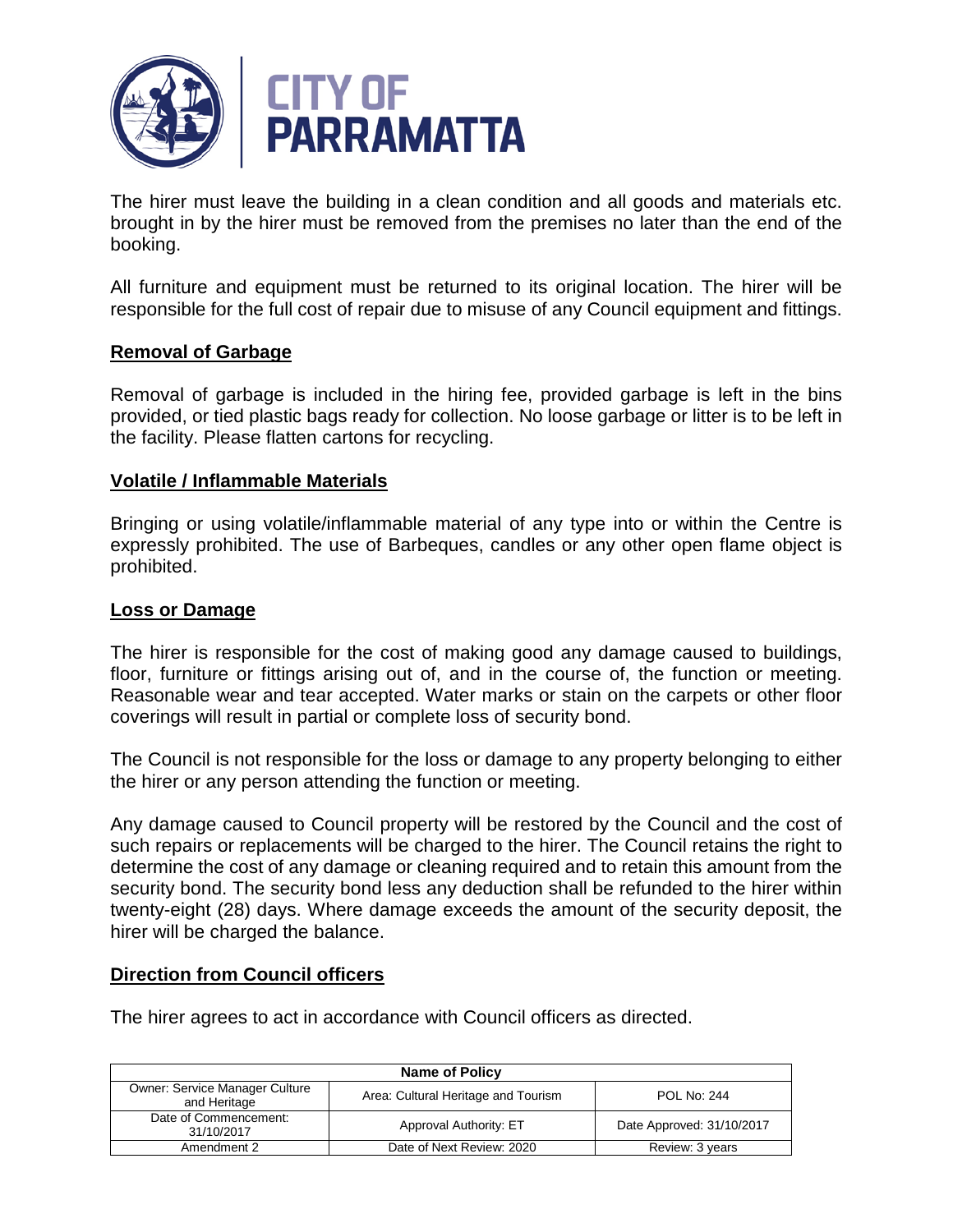

Council reserves the right to require a Council Officer to be in attendance at functions where deemed necessary. An hourly fee will be charged to the hirer accordingly.

# **Alcohol**

No spirits or other alcoholic liquor will be permitted in the Centre.

## **Food and Drink**

Food and drink must be contained to the Heritage Gallery Meeting Room and are not permitted in the reception, exhibition spaces, and local studies library or foyer entrance.

## **Parking**

There is no parking facilities associated with the Centre.

#### **Footpaths and curtilage**

The hirer shall not use the road or footpaths adjacent to the Centre to carry out any activity either directly or indirectly associated with the hiring of the Centre.

#### **Storage of items**

No storage facilities can be provided and regular users are required to take all belongings with them after each booking. Council will not assume any responsibility for any such belongings left on the premises.

The hirer shall not use the address of the Centre for receiving mail except by prior arrangement with Council.

## **Noise**

The Parramatta Heritage and Visitor Information Centre are located within a residential development. The level of noise within the Centre is not to exceed normal background noise level when measured at any residential property.

| <b>Name of Policy</b>                                 |                                     |                           |
|-------------------------------------------------------|-------------------------------------|---------------------------|
| <b>Owner: Service Manager Culture</b><br>and Heritage | Area: Cultural Heritage and Tourism | <b>POL No: 244</b>        |
| Date of Commencement:<br>31/10/2017                   | Approval Authority: ET              | Date Approved: 31/10/2017 |
| Amendment 2                                           | Date of Next Review: 2020           | Review: 3 years           |